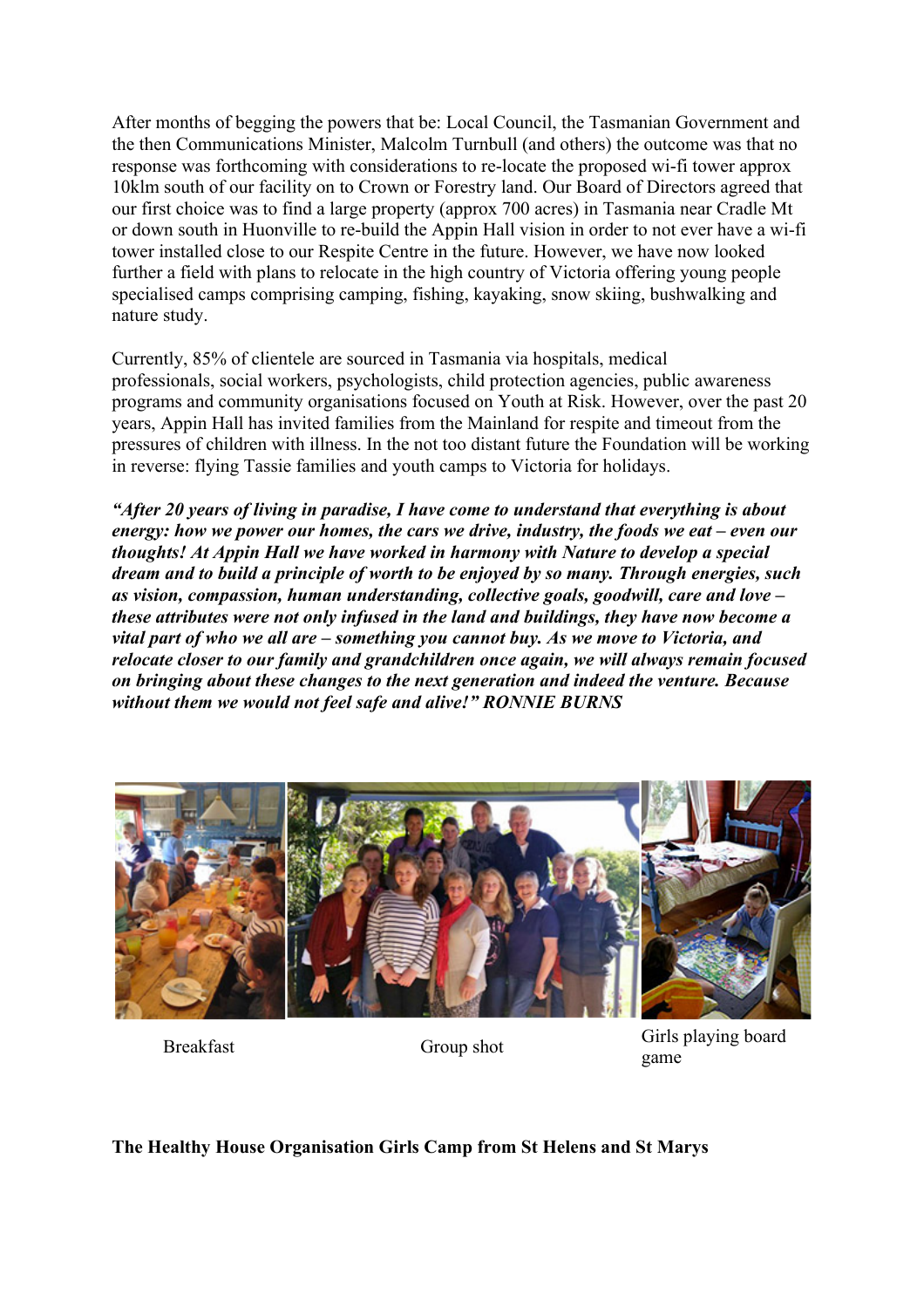In November we had the absolute pleasure of welcoming a group of beautiful young girls to Appin Hall from the east coast to participate in a 4-day Camp that would end up being confirmation of the transformation that can unfold when everyone feels at home and are having fun. Aged 14 to 16 yrs the ten girls, most of whom hardly knew one another, soon got to mix and enjoy the opportunity to have time out, take pleasure in a remote nature camp, eat heaps of delicious food – and partake in various activities they least expected: archery class, circus acrobatic session, Quiet Cone meditation and gonging session, Aquatic Centre swimming, Tasmazia maze – along with lots of tennis and bike riding. It will not be long before we will be inviting these girls [and other young people's camps and families] across Bass Straight for a wilderness camp in Victoria.



Girls on bikes Archery class Aspergers + Autism Camp

*"The sky isn't the limit; the mind that sees the sky is the limit" – Byron Katie*

**Two new Children's Story Book titles from Appin Hall - great Christmas gifts for children:**



**'Koko's Sea Adventure'** by popular children's storyteller Sylvia Berger \$20ea with all proceeds to Appin Hall. Purchase online: www.AppinHall.com Through the wonderful photography of Julie Ewing (Lifeworks Photography, Melb.) and exceptional talents of Frank and Caydence Bezzina, this book features yet another wacky adventure this time on board the Spirit of Tasmania. Our thanks to Frank, Sylvia and all the people who donated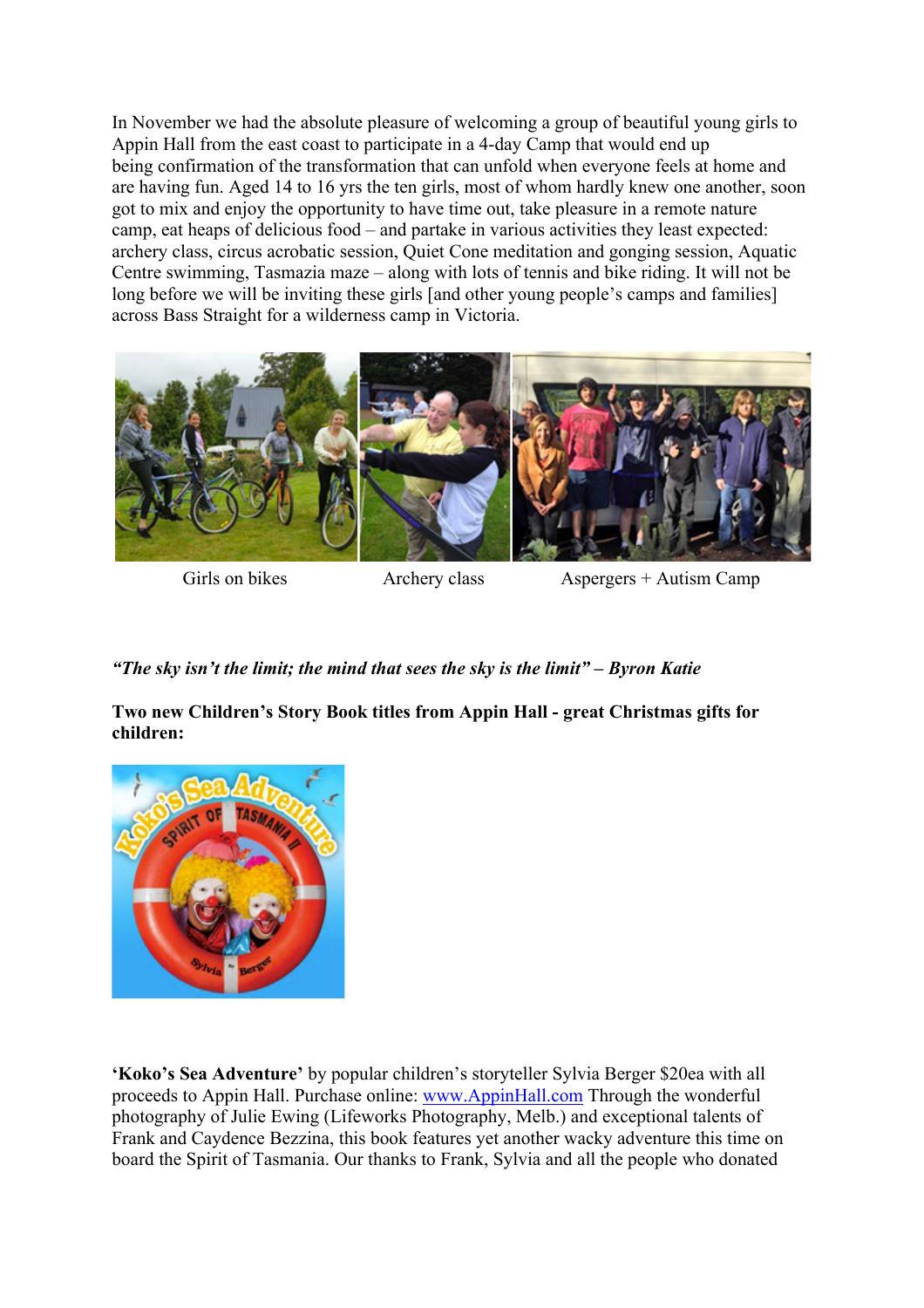their time to bring about this second children's title.



**'Wes, the Wildlife Adventurer'** also written by Sylvia Berger \$20ea with special offer: 2 for \$40! Available online: www.AppinHall.com or write Appin Hall, Locked Bag 8, DEVONPORT, 7310, TAS \$20 + \$7.50 p+h A great storyline message accompanied with illustrations by Scotty O'Leary. The real life Wes [the wildlife adventurer] spends most of his time in the bush. He inspires children to swap electronic gadgetry for real life experiences.

## **SPACE at Appin Hall**

It is always heartwarming when past visitors to Appin Hall ask if they can return. After taking part in our 'Reconnect' (6 week educational skills program) earlier this year, students from SPACE Learning (Devonport) recently revisited Appin Hall for a relaxing day + barbecue lunch. It is wonderful to hear positive feedback about our programs, reconnect with the young people and hear 'good news' stories about them finding employment, continuing their studies and other personal achievements. It has been a pleasure getting to know coordinators Moene and Cindy - and we wish the young folk every success in the future.

## *"I am not afraid, I was born to do this" - Joan of Arc*

**"As we prepare to depart Tassie** to build a new vision, there are many individuals we want to thank as we have become better people as a result of their kindness and the extraordinary gifts they brought to the project. Special thanks to the remarkable dedication of Sylvia Berger whose love for the children and proficient grant writing talent hit the mark and kept the engine room running full steam! We wish everyone immense joy for their future plans and aspirations - for you have all been an inspiration to us and the kids who came to our door. OMG! What a great Team effort – we could never have done it without you! Sincere thanks and gratitude to our amazing volunteers, generous private donors, invaluable corporate philanthropic sponsors, community groups/organizations and our hardworking staff for your invaluable support. As a result of all your love and respect we were able to present a place of beauty, peace and harmony for the children who needed to feel cared for. And we plan to re-build and do it all again because our children are the most important people in our lives. Our Newsletters, Facebook and communication will continue. Happy Christmas and a Prosperous New Year." - *Maggie & Ronnie Burns*